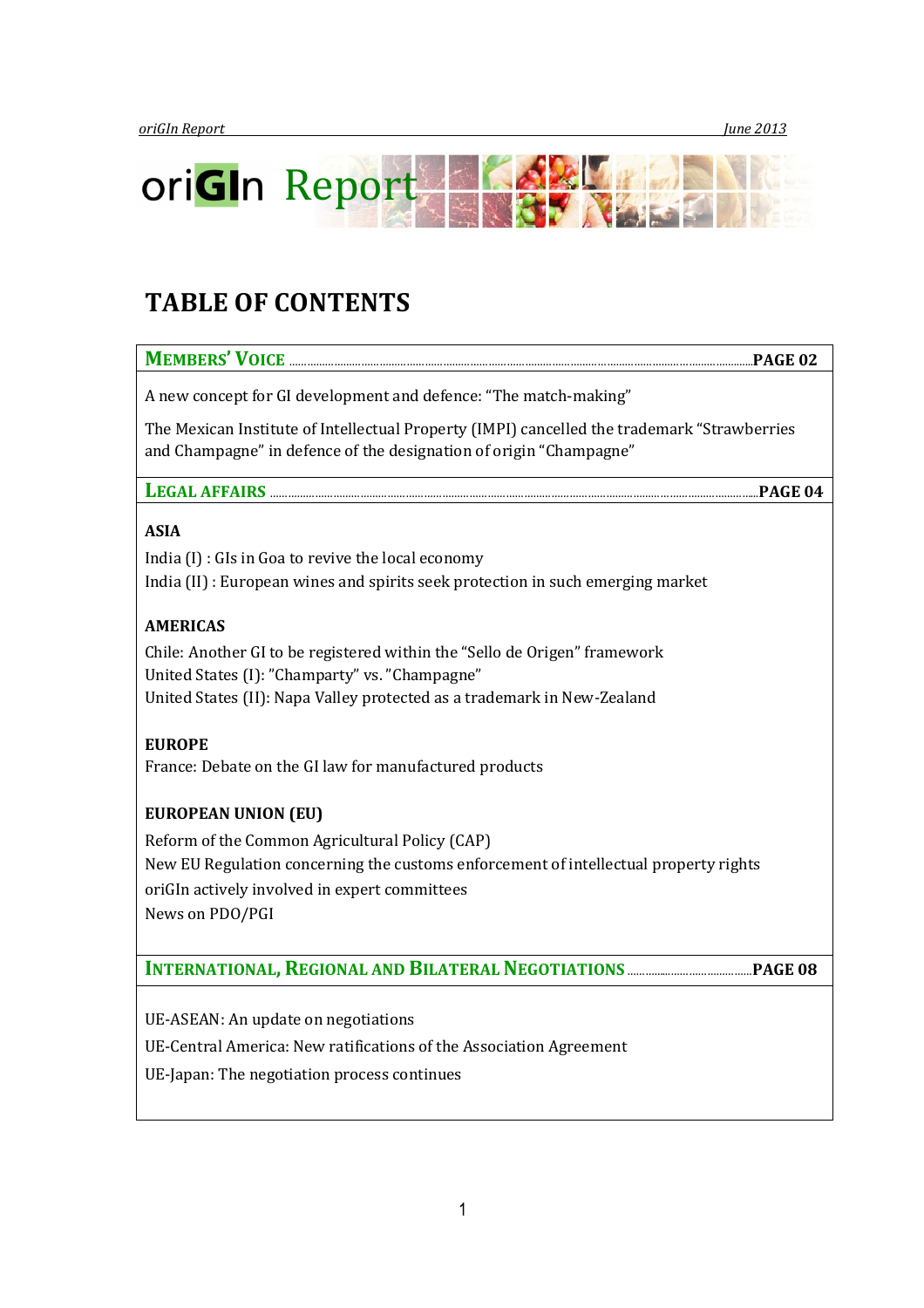# MEMBERS' VOICE (I)

## A new concept for GI development and defence: "the match-making"

By Dominique Chaillouet, Chief Editor of Origines et Qualités



At the last oriGIn General Assembly held in Bordeaux, an innovating concept, available on the internet, tablets and smartphones, reserved exclusively to products benefiting from a GI and intended for consumers, was introduced: Face2Food.

Face2Food meets the needs of producers' groups with an innovating system based on facilitating the "matchmaking" between products and consumers. Mainly oriented towards France in its first phase, this platform will soon be open to PDO, PGI and TSG registered under the relevant European Regulations, the bilateral agreements, national laws outside the EU as well as non-food products. The specific certification "Label rouge" is also concerned.

The platform is composed by three tools:

- An institutional website: It is the unifying element of the system. It

contains the most important information related to the product, with pictures, definitions of signs, history of the origin and quality policies, and the role played by public actors. Moreover, a "Frequently Asked Questions" section gives additional information on the product and its environment.

- Tablet and smartphone applications: Face2Food is able to offer a completely innovative and unique bilingual tool in Europe, linking authenticity to modernity.

Making origin products known to consumers, regardless of where they are. Showing the people behind those products. Allow consumers to participate in the "life" of origin products. Inform consumers about product specifications as well as on the origin, history and events related to origin products. Help consumers to distinguish origin products from standard products. Use modern communication tools to reach out to consumers. Help consumers to find origin products through "geo-location". Inform consumers about specific events related to origin products, such as fairs, shows, stores, promotion initiatives, etc. And finally denounce origin products' usurpation. This summarizes the concept of Face2Food.

The objective of this platform is not to carry out e-commerce activities, but to connect consumers to origin products through animations, promotions, and national, regional and local communications.

The platform has obtained the support of the "Institut National de l'Origine et de la Qualité" (INAO).

For more information: see http://www.face2food.com/ and/or contact dominique.chaouillet@free.fr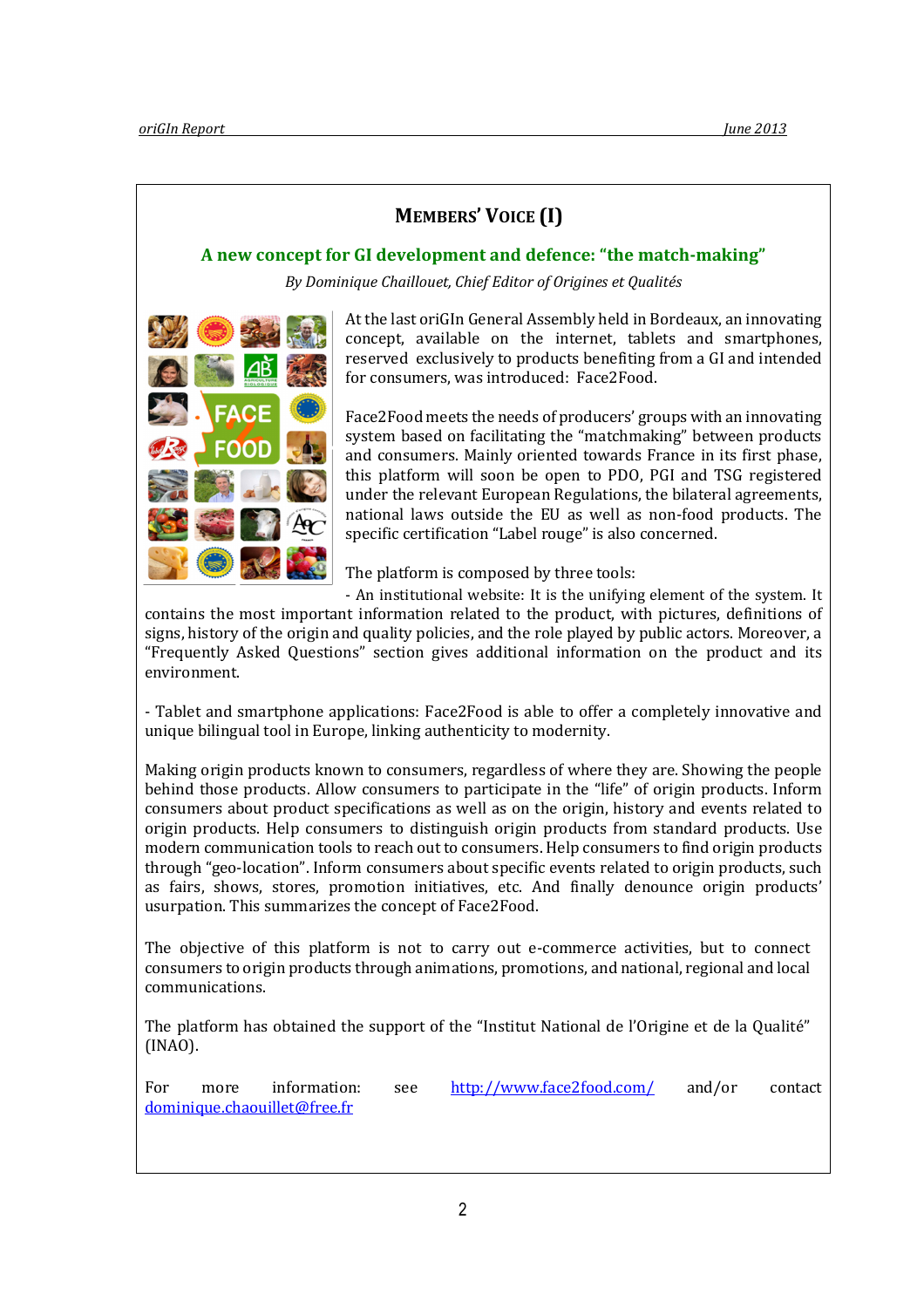# MEMBERS' VOICE (II)

# The Mexican Institute of Industrial Property (IMPI) cancelled the trademark "Strawberries & Champagne" in defence of the designation of origin "Champagne"

By M. Luis Miguel Hernández, Hernández et associés

In Mexico, the importance of protecting of geographical indications, in particular with respect to the attempts by illegitimate parties to register trademarks in relation with products of the same or similar category compared to the one of the geographical indication, is well understood. The situation is still unclear when trademarks are requested in relation to products without any relation with the class of product to which the geographical indication belongs.

In this respect, on 27 March 2013, the IMPI issued a very important and innovative decision in Mexico, concerning the cancellation of a cosmetic trademark (class 3), ruling in favour of the designation of origin Champagne, which considered that such trademark contained a false indication of provenance as well as a false indication as to the very nature of the product.

Mr. Luis Miguel Hernandez, representative of the "Institut National de l'Origine et de la Qualité" (INAO) and of the "Comité Interprofessionnel du Vin de Champagne" (CICV), in a letter on 31 October 2012, had requested the administrative cancellation of the trademark 1247039 STRAWBERRIES & CHAMPAGNE, property of VICTORIA'S SECRET STORES BRAND MANAGEMENT, INC, considering that it contained a false indication of provenance as well as a false indication as to the very nature of the product. This based on article 90 of the sections X and XIV of the Mexican Intellectual Property Law.

Despite the three elements contained in the trademark – "STRAWBERRIES","&" and "CHAMPAGNE" – the IMPI considered that the trademark strength lied mainly on the word Champagne. In the mind of consumers such word establishes a link with the origin and the characteristics of the product. As those did not correspond to the ones of the designation of origin Champagne, the Institute decided to cancel the trademark at issue.

This is another decision in favour of the French organism CIVC, in charge of protecting the designation of origin "Champagne", together with the INAO. Such a decision shows the determination of the new administration to strengthen the protection of geographical indications in Mexico. A lot of work though remains to be done in Mexico to implement adequate and efficient mechanisms for the protection of geographical indications.

For more information: lmh@heryas.com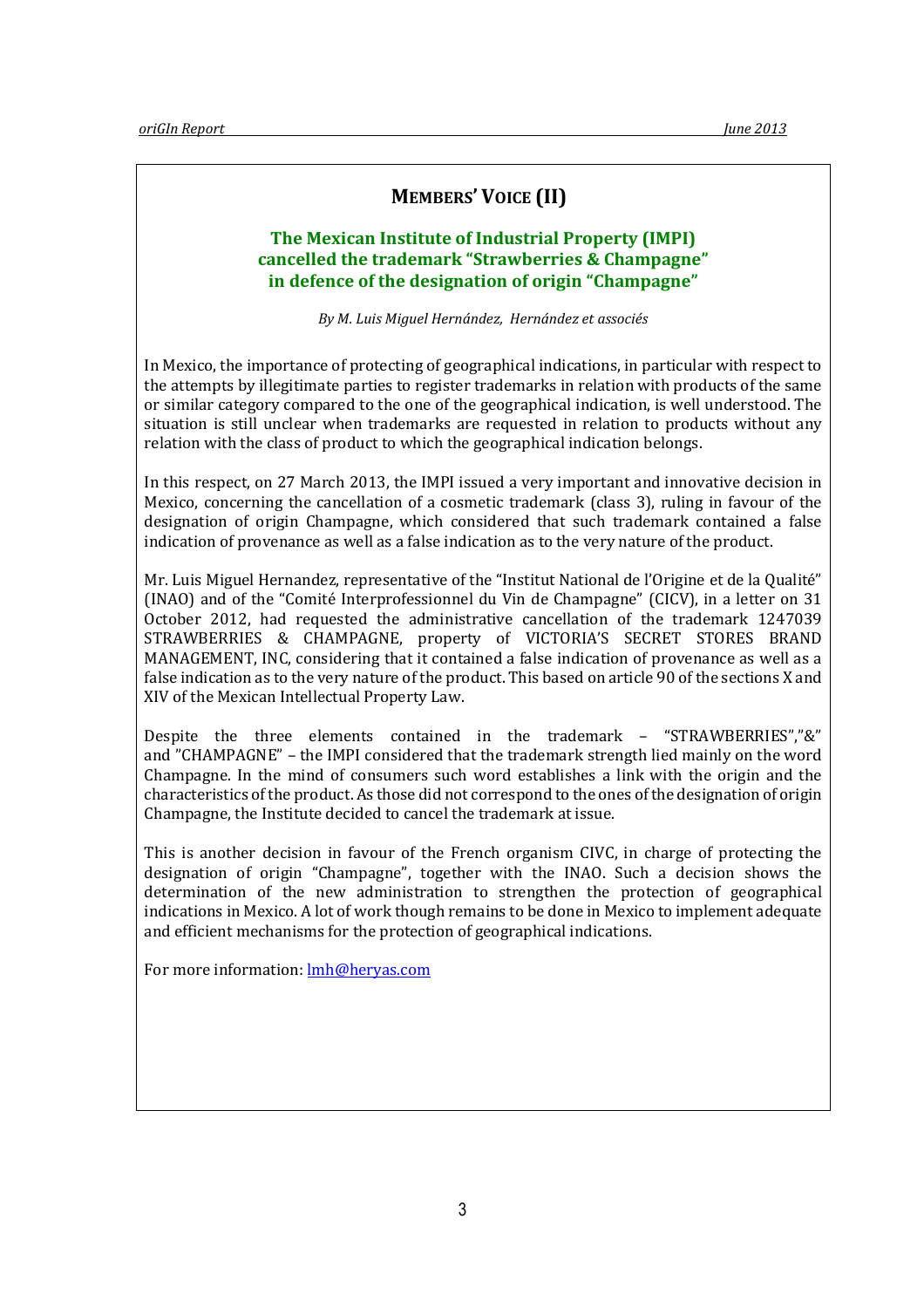# LEGAL AFFAIRS

## Asia

#### India (I): GIs in Goa to revive the local economy

Three handicrafts names from Goa requested the statute of Geographical indication (GI) to preserve local art and to promote the city of Goa. Those handicrafts are the azulejos (painted panel of earthenware tiles), the crochet craft, and the coconut-shell carvings. Registration requests have been filed at the Indian GI Office in Chennai.

#### More information @

http://articles.timesofindia.indiatimes.com/20 13-06-13/goa/39950648\_1\_goan-artisansgoan-handicrafts-azulejos

#### India (II): European wines and spirits seek protection in such an emerging market

India is progressively becoming an attractive market for GIs. For instance, the Indian wine market grows from 20 to 30 % per year and offers the opportunity to European producers to expand their markets.

In this context, out of the 200 GI requests currently pending at the Chennai Office, more than half concern wines and spirits from the European Union (EU).

At the same time, negotiations for a free trade agreement (including a chapter on GIs) between the EU and India proved difficult to conclude. Amongst the very problematic issues under discussion, the EU insists on India to lower its taxes on wine, spirits and dairy products and to reinforce the legislation on intellectual property rights (IPRs).

Further information @:

http://articles.economictimes.indiatimes.com/ 2013-06-21/news/40119219\_1\_india-winecheaper-wine-commandaria & http://zeenews.india.com/business/news/eco

nomy/india-eu-fta-talks-fail-to-bridge-gapsministerial-meet-unlikely\_76378.html

## Americas

#### Chile: Another GI to be registered within the "Sello de Origen" framework

The Program "Sello de Origen" was launched in Chile in 2011 to add value to products that could benefit from the GI status. The Program is financed by the State of Chile and is implemented in close collaboration with the INAPI (National Institute of Intellectual Property).

Thanks to this Program, over the last few years several product names have been recognized as GIs in Chile, such as "Atùn de la Isla de Pasqua" and "Langosta de Juan Fernández". One of the latest products about to get a GI status is "Cordero de Magallenes". This product is found in the Magallanes y la Antartica Chilena Region that is situated in the South of Chile. Its main distinction lies in its high protein, iron and zinc content.

More information (only in Spanish) @: http://elpinguino.com/noticias/141689/Sellode-origen-del-limn-de-Pica-al-corderomagallnico &

http://www.sellodeorigen.cl/611/w3-article-3038.html

#### United States (I): "Champarty" vs. "Champagne"

The United States Patent and Trademark Office (USPTO) ruled against the "Comité Interprofessionnel du Vin de Champagne" (CIVC) and of the "Institut National de l'Origine et de la Qualité" (INAO) in the case concerning the trademark Champarty.

In March this year, the CIVC and the INAO had opposed the registration of the trademark Champarty for alcoholic beverages (except beer). The opposition was based on the fact that the similarity of the names at issue (Champagne and Champarty) could be confusing for consumers and as a result be misleading.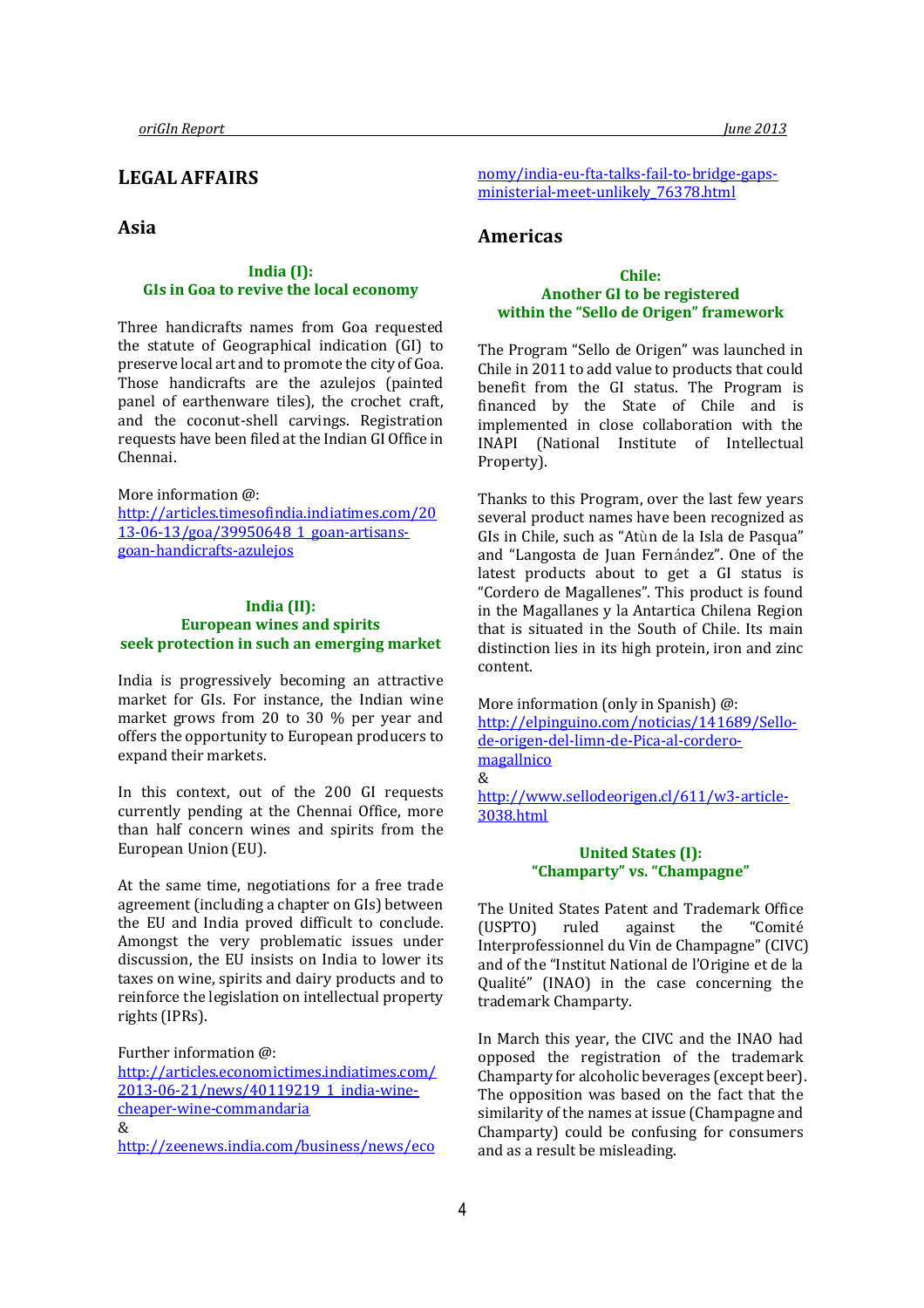Despite the fact that the products at issue belong to the same category, the USPTO considered that the word "party" (in the Office view, the most important element of the trademark Champarty) is enough to differentiate the trademark at issue and "to counteract the visual similarities between the two marks in the perception of the consumers". This decision shows once again the limits of a system of GI protection based on trademarks. On this, please see Chapter 2 of the oriGIn manual on GIs in the United States @ http://www.origingi.com/images/stories/PDFs/English/oriGI n\_Publications\_2010/American\_Origin\_Prod ucts Protecting a Legacy Final 23.02.pdf

More information on the USPTO decision @: http://lexvini.blogspot.ch/2013/07/usptofinds-trademark-champarty-not.html

#### United States (II): Napa Valley protected as a trademark in New Zealand

On 25 June, the Napa Valley Vintners (NVV) association obtained the registration of "Napa Valley" as a trademark at the Intellectual Property Office of New Zealand.

Given the commercial success of Napa Valley wines, over the years the NVV association has adopted a proactive and pragmatic approach on GI protection. Amongst others, Napa Valley is protected, in the EU, Brazil, Canada, India and Thailand; and in 2012, it has been the first wine region to obtain the GI recognition in China.

Further information @: http://www.napavintners.com/trade/tm\_3\_rel ease\_detail.asp?ID\_News=400038

#### Europe

#### France: Debate on the GI law for manufactured products

At the end of June, French members of Parliament completed the first evaluation of the law on consumers. In the second half of July, the law will be examined by the Senate.

One Chapter of this law, concerning GIs for manufactured products, offers interesting opportunities to local handicrafts negatively affected by the lack of protection and by counterfeiting. A study realised by the "Direction Générale de la Concurrence et de la Répression des Fraudes" (DGCCRF) estimated that more than one hundred products could be concerned by this law. Laguiole cutlery has been the most mediatised case, but other products, such as the porcelaine de Limoges and the tapisserie d'Aubusson, could be interested.

In parallel, following the study realised by oriGIn in April 2013 on non-agricultural GIs in Europe, a similar debate should soon be introduced at the European Union level.

#### More information @:

http://www.localtis.info/cs/ContentServer?pag ename=Localtis/LOCActu/ArticleActualite&jid= 1250265472205&cid=1250265465930 & http://www.legifrance.gouv.fr/affichLoiPrepar ation.do;jsessionid=020B798991EECE6948F78 9BBAFB3BCA6.tpdjo09v\_3?idDocument=JORFD OLE000027383756&type=contenu&id=2

## European Union (EU)

#### Reform of the Common Agricultural Policy (CAP)

On 28 June, the European Commission, the European Parliament and the Council of the European Union (trilogue) reached a political agreement on the reform of the CAP.

The main aspects of this agreement, which should be implemented in January 2014 if a deal is secured on the European budget for the 2014- 2020 period, lie on four pillars: Fairness: Direct payments will be distributed in a fairer way between Member States and in a more transparent way; only farmers currently active will be able to benefit from income-support schemes; young farmers will be strongly encouraged to set up business. Strengthening farmers' associations: Professional and interprofessional organisations will be promoted, and, for certain sectors, there will be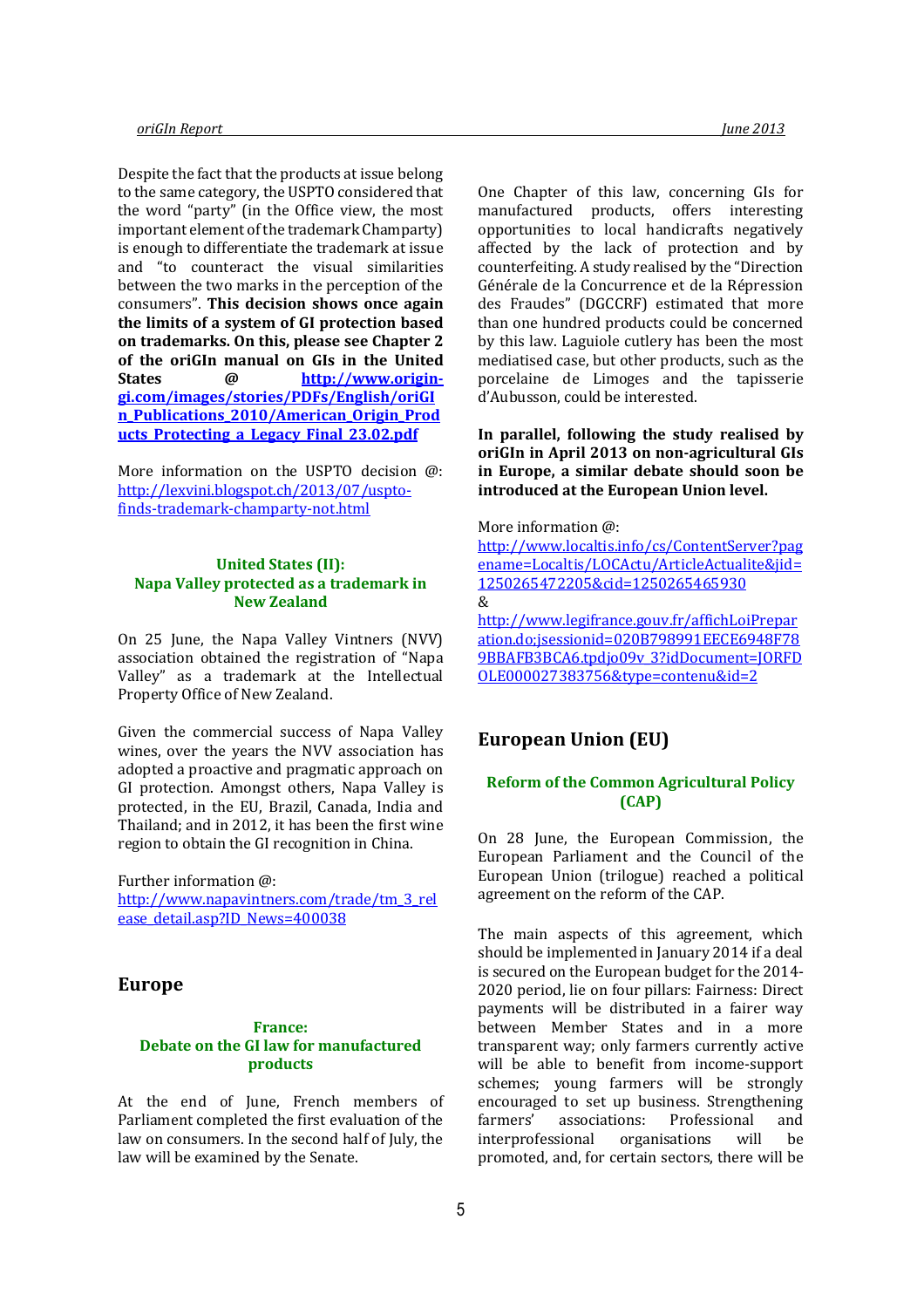specific regulations on competition law. Such organisations will be able to increase efficiency by negotiating sales agreements on behalf of their members; In addition, new crisis management tools will be put into place. The environment: 30% of direct payments will be linked to three environmentally-friendly farming practices: crop diversification, maintaining permanent grassland and conserving 5%, and later 7%, of areas of ecological interest as from 2018 or measures considered to have at least equivalent environmental benefits; efficiency and transparency: The amount of funding to support research, innovation and knowledge-sharing will be doubled.

More specifically on GIs, the possibility to regulate the supply for PDO/PGI, obtained by the cheese sector in 2011 as part of the "milk package", has been extended to PDO/PGI in the ham sector, which represents a major success for oriGIn. Relevant as well is the extension of the control system for wine plantations until 2030.

More information @:

http://www.europarl.europa.eu/news/en/pres sroom/content/20130624IPR14341/html/EUfarm-policy-after-2014-MEPs-Council-and-Commission-strike-a-political-deal & http://europa.eu/rapid/press-release\_IP-13- 613\_en.htm

#### New EU Regulation concerning customs enforcement of IPRs

On 11 June, the European Parliament passed Regulation (EU) No 608/2013 of the European Parliament and of the Council of 12 June 2013 concerning customs enforcement of intellectual property rights and repealing Council Regulation (EC) No 1383/2003. The new Regulation, which covers as well the enforcement of GI rights at customs, will apply as of 1 January 2014.

According to figures published by the European Commission, in 2011 customs detained 115 million suspected counterfeit articles, with a net value of nearly €1.3 billion.

The new Regulation is available @ http://new.eur-lex.europa.eu/legal-

#### content/EN/TXT/HTML/?uri=OJ:L:2013:181:FUL L&from=EN

#### oriGIn actively involved in expert committees

oriGIn participates as an observer in several EU expert committees touching upon GIs from various perspectives (IPRs, quality, international negotiations, etc).

In this respect, on 19 June, oriGIn attended in Brussels the public awareness working group on consumers of the OHIM European Observatory on Infringements of IPRs. The methodology and the results of the study "European Citizen and Intellectual Property" were presented during this meeting. It is a study about IP perception undertaken in nine countries, Germany, Sweden, UK, France, Italy, Spain, Lithuania, Poland, Croatia, and that covers 100 cumulated hours of conversation and debates with more than 250 European citizens, selected to build a representative sample of social, education and income level, gender, age, and geographical origin. The study will be officially presented in September 2013, together with another study on the economic impact of IPRs in the EU which, it was mentioned, contains interesting results on GIs.

Moreover, the new version of the Observatory toolkit on IPRs campaigns (to which several of our members have already contributed) was also presented and will be online later this year (the current version is available at a state at a state at a state at a state at a state at a state at a state at a state at a state a

```
https://iptoolkit.oami.europa.eu/).
```
Meanwhile, we have the chance to further enrich this tool with the campaigns of our Members carried out with the objective to raise awareness as to the importance of GIs and the risks related to infringements and counterfeiting. Please do not hesitate to send us this kind of material, we will transmit it to the Observatory.

All relevant documents of this meeting are available @ http://oami.europa.eu/ows/rw/pages/OBS/M eetings/publicAwarenessMeeting\_19-06- 2013.en.do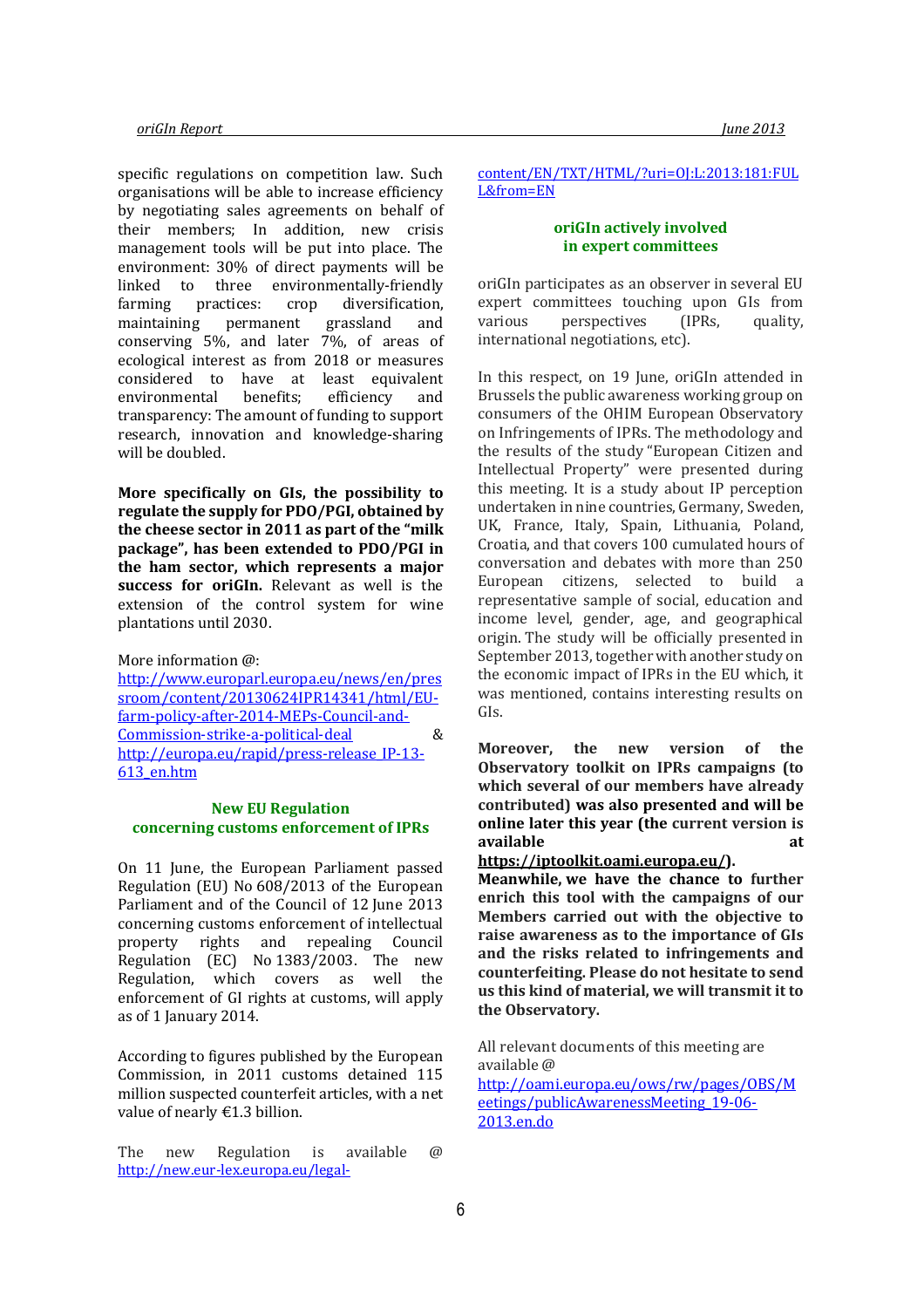Likewise, on 25 June, oriGIn attended a meeting of the Quality Advisory Group of the DG Agricultural and Rural Development. The following issues were discussed:

- Regulation No 1151/2012 in particular the implementation of the optional term "mountain product" (Commission delegated acts on applying the optional quality term, art. 31 of Reg. 1151/2012); the optional term "from my farm" (Commission delegated acts reserving an additional quality term and conditions of use) and the preparation of the report on the case for a new term, "product of island farming" and possible legislative proposals (art. 32 of Reg. 1151/2012); The state of play of discussions regarding the legislative proposals on the future of the CAP; The European Commission's proposal on official controls on food and feed safety, animal health and animal welfare (review of Regulation (EC) No 882/2004): the link to Quality Certification schemes; The state of play of the EU best practice guidelines for voluntary certification schemes for agricultural products and foodstuffs; The State of play of the Evaluation of the possibility of a system of nonagricultural Geographical Indications; The latest information concerning the preparation of implementing rules/reports on the issue of origin labelling (Article 26 of Regulation 1169/2011 on the provision of food information to consumers), in particular the implementation of mandatory origin labelling rules for unprocessed pig, poultry, sheep and goatmeat; And finally an update on the WIPO working group on the development of the Lisbon System on the protection of designations of origin and their international registration.

#### News on PDO/PGI

#### **Registrations**

"Saucisse de Montbéliard" (GIP) France – 21/06: http://eurlex.europa.eu/LexUriServ/LexUriServ.do?uri=O

J:L:2013:169:0028:0029:FR:PDF

"Fraises de Nîmes" (GIP) France – 21/06: http://eurlex.europa.eu/LexUriServ/LexUriServ.do?uri=O J:L:2013:169:0062:0063:FR:PDF

" Pasas de Málaga" (PDO) Spain - 21/06 :

http://eur-

lex.europa.eu/LexUriServ/LexUriServ.do?uri=O J:L:2013:169:0022:0027:FR:PDF

"Αγουρέλαιο Χαλκιδικής" / "Agoureleo Chalkidikis" (PDO) Greece - 21/06 : http://eurlex.europa.eu/LexUriServ/LexUriServ.do?uri=O J:L:2013:133:0009:0010:FR:PDF

#### Registrations requests

"Τοματάκι Σαντορίνης" / "Tomataki Santorinis" (PDO) Greece - 13/06 : http://eurlex.europa.eu/LexUriServ/LexUriServ.do?uri=OJ: C:2013:167:0022:0026:FR:PDF

"Liliputas" (GIP) Lithuania – 15/06: http://eurlex.europa.eu/LexUriServ/LexUriServ.do?uri=O J:C:2013:170:0046:0050:FR:PDF

"Cozza di Scardovari" (PDO) Italy – 15/06: http://eurlex.europa.eu/LexUriServ/LexUriServ.do?uri=O J:C:2013:170:0051:0054:FR:PDF

"Liers vlaaike" (GIP) Belgium – 22/06: http://eurlex.europa.eu/LexUriServ/LexUriServ.do?uri=O J:C:2013:177:0008:0011:FR:PDF

"Pembrokeshire Earlies / Pembrokeshire Early Potatoes" (GIP) United-Kingdom – 26/06: http://eurlex.europa.eu/LexUriServ/LexUriServ.do?uri=O J:C:2013:180:0017:0020:FR:PDF

"Cordero Segureño" (GIP) Spain – 26/06: http://eurlex.europa.eu/LexUriServ/LexUriServ.do?uri=O J:C:2013:180:0021:0024:FR:PDF

#### Modification requests

"Cítricos Valencianos / Cítrics Valencians" (GIP) Spain – 14/06: http://eurlex.europa.eu/LexUriServ/LexUriServ.do?uri=O J:C:2013:168:0026:0035:FR:PDF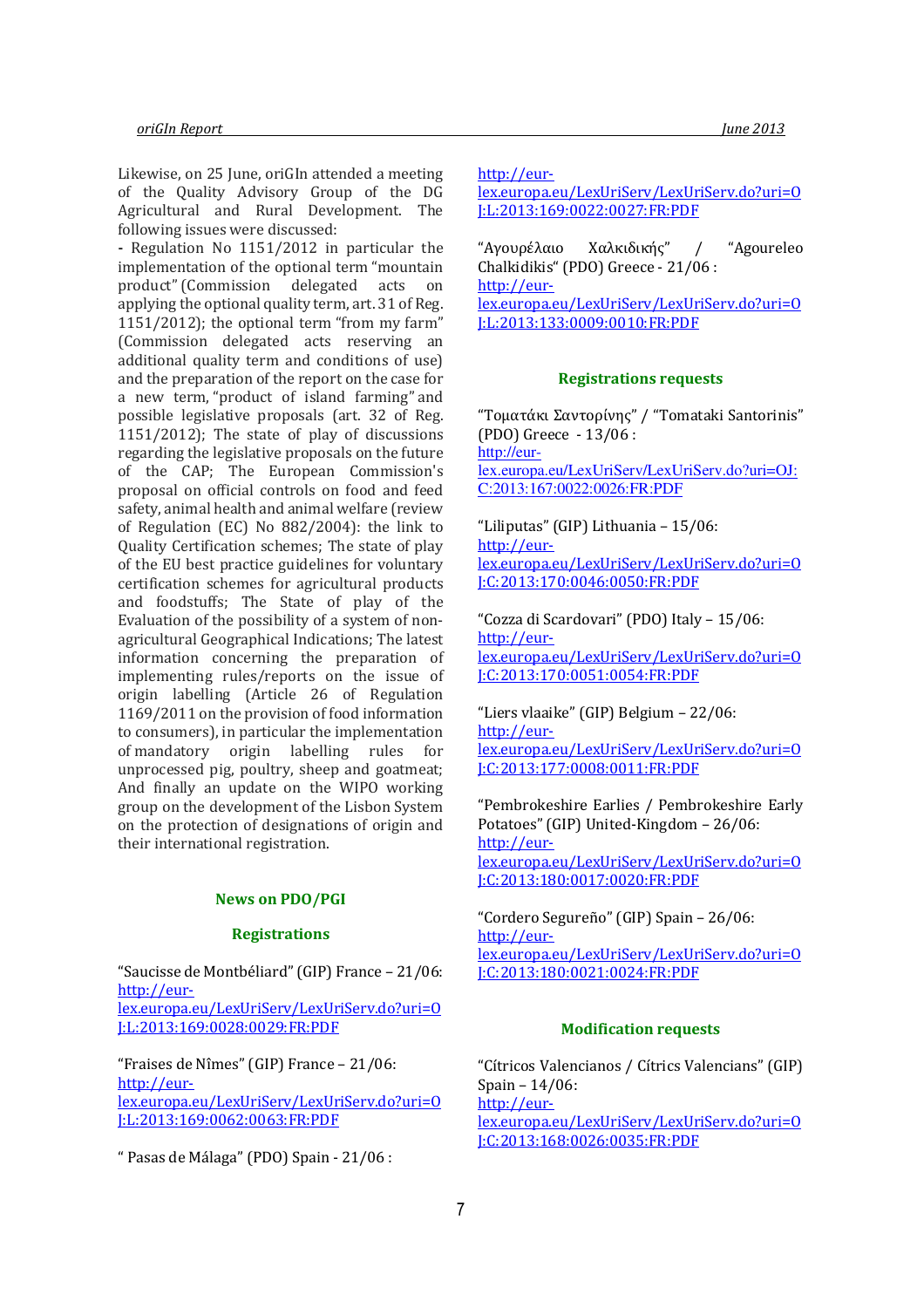"Aceto balsamico tradizionale di Reggio Emilia" (PDO) Italy – 15/06: http://eur-

lex.europa.eu/LexUriServ/LexUriServ.do?uri=O J:C:2013:172:0008:0013:FR:PDF

"Montes de Granada" (PDO) Spain – 22/06: http://eurlex.europa.eu/LexUriServ/LexUriServ.do?uri=O J:C:2013:177:0024:0029:FR:PDF

"Selles-sur-Cher" (PDO) France – 25/06: http://eurlex.europa.eu/LexUriServ/LexUriServ.do?uri=O J:C:2013:179:0033:0039:FR:PDF

"Jamón de Trevélez" (GIP) Espagne – 25/06: http://eurlex.europa.eu/LexUriServ/LexUriServ.do?uri=O J:C:2013:179:0040:0046:FR:PDF

 "Melocotón de Calanda" (PDO) Espagne – 25/06: http://eurlex.europa.eu/LexUriServ/LexUriServ.do?uri=O J:C:2013:179:0019:0026:FR:PDF

"Ternera Gallega" (GIP) Espagne – 27/06: http://eurlex.europa.eu/LexUriServ/LexUriServ.do?uri=O J:C:2013:182:0016:0022:FR:PDF

# INTERNATIONAL, REGIONAL AND BILATERAL NEGOTIATIONS

## UE-ASEAN: An update on negotiations

Over the past few years, the EU has been trying to extend its network of commercial agreements with the ASEAN members. The final goal is to establish a free trade agreement between the EU and the ASEAN.

In this context, having completed the free trade agreement with Singapore in December 2012, on 31 May the EU had it first round of negotiations with Thailand. The discussions concerned intellectual property rights and rules of origin. In parallel, a fourth round of negotiation with Vietnam will take place in July.

Discussions with Malaysia started in 2010 and are still ongoing.

Further information @:

http://trade.ec.europa.eu/doclib/press/index.c fm?id=908

#### UE-Central America: New ratifications of the Association Agreement

On 13 June, 1 July and 5 July, Guatemala, Costa Rica and El Salvador ratified the Association Agreement between the EU and Central America. The Agreement includes a free trade component as well as a strong focus on intellectual property. It includes the registration of 10 Central American GIs in Europe and of 124 GIs of the EU in Central America. The Agreement will enter into force on 1 August 2013.

#### Further information (including the GI lists which will be protected in the framework of the Agreement) @ (only in French):

http://www.tresor.economie.gouv.fr/7349\_ amerique-centrale-indications-

geographiques-enregistrees-dans-le-cadrede-laccord-dassociation-union-europeenneamerique-centrale

#### & (Spanish only):

http://www.centralamericadata.com/es/searc h?q1=content\_es\_le%3A%22Acuerdo+de+Asoci aci%C3%B3n+entre+Europa+y+Centroam%C3 %A9rica%22&q2=mattersInCountry\_es\_le%3A %22El+Salvador%22

#### & (Spanish only):

http://www.newsinamerica.com/pgint.php?id= 24333

#### UE-Japan: The negotiation process continues

The second round of negotiations of the free trade agreement between the EU and Japan took place in Tokyo from 24 June to 3 July.

The negotiations are still at an early stage. Both parties are still clarifying their positions on the different chapters of the future treaty. The goal of these negotiations is to open up the two markets to the different companies and to mutually reduce tariff barriers and non-tariff